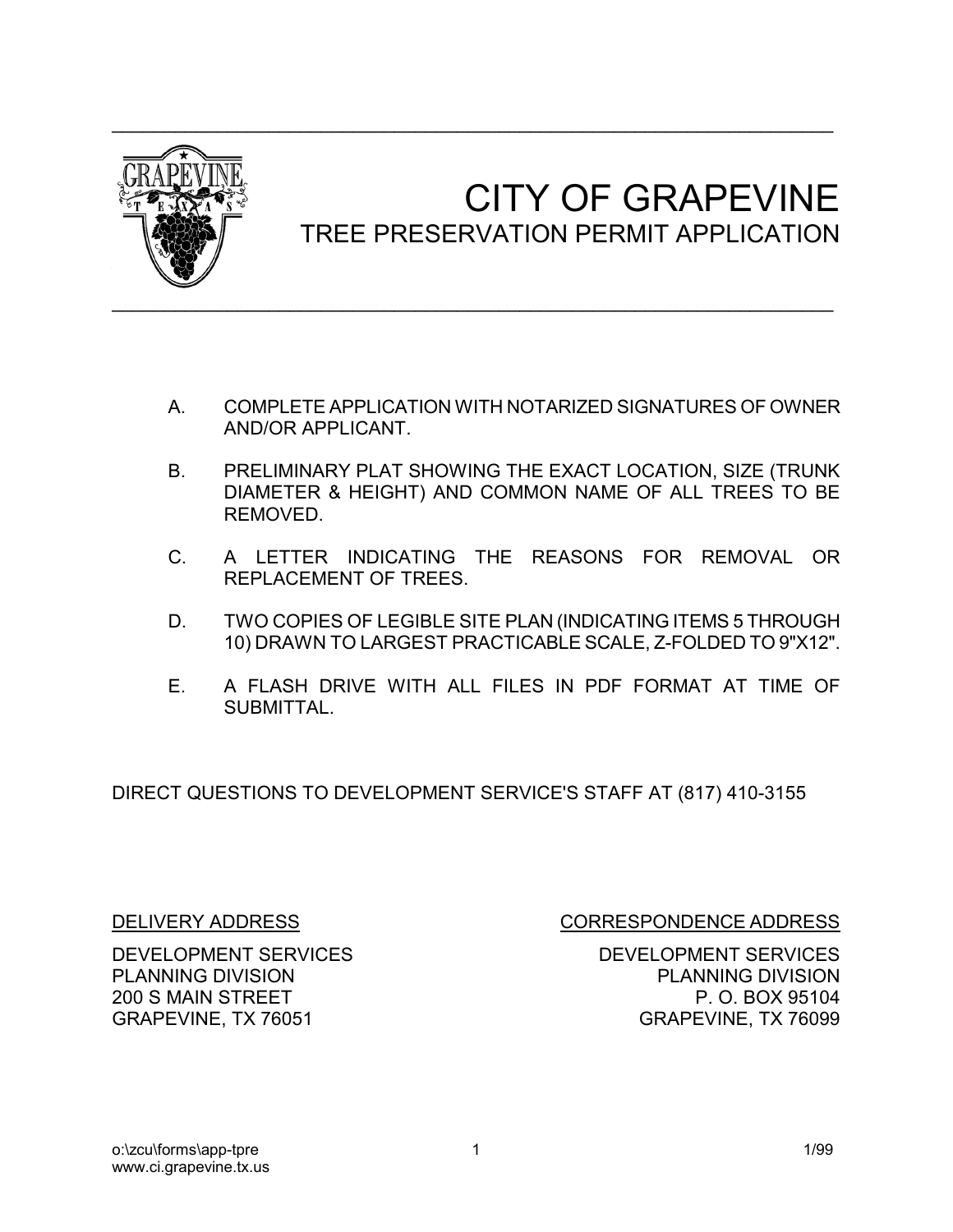## City of Grapevine Tree Preservation Application

| 1.  |                                                                                                                                                                                                          |  |  |  |  |
|-----|----------------------------------------------------------------------------------------------------------------------------------------------------------------------------------------------------------|--|--|--|--|
|     |                                                                                                                                                                                                          |  |  |  |  |
|     |                                                                                                                                                                                                          |  |  |  |  |
|     |                                                                                                                                                                                                          |  |  |  |  |
|     |                                                                                                                                                                                                          |  |  |  |  |
| 2.  |                                                                                                                                                                                                          |  |  |  |  |
| 3.  |                                                                                                                                                                                                          |  |  |  |  |
|     |                                                                                                                                                                                                          |  |  |  |  |
|     |                                                                                                                                                                                                          |  |  |  |  |
|     |                                                                                                                                                                                                          |  |  |  |  |
| 4.  |                                                                                                                                                                                                          |  |  |  |  |
|     | Legal Description: Lot __________ Block __________ Addition ____________________                                                                                                                         |  |  |  |  |
| 5.  | Location of all existing or proposed structures, improvements such as streets,<br>alleyways etc. and site uses, properly dimensioned and referenced to property lines,<br>setback and yard requirements. |  |  |  |  |
| 6.  | Date, scale, north point, and the names, addresses and telephone numbers of both<br>property owner and the person preparing the plan.                                                                    |  |  |  |  |
| 7.  | Location of existing and proposed utility easements on the lot.                                                                                                                                          |  |  |  |  |
| 8.  | Location and dimensions of visibility triangles on the lot.                                                                                                                                              |  |  |  |  |
| 9.  | City Council shall dictate what caliper size tree to survey for purposes of<br>preservation of existing trees. Trees to remain shall be designated by a circle.                                          |  |  |  |  |
| 10. | City Council shall dictate what caliper size tree to survey for purposes of removal.<br>Trees to be removed shall be designated by a triangle.                                                           |  |  |  |  |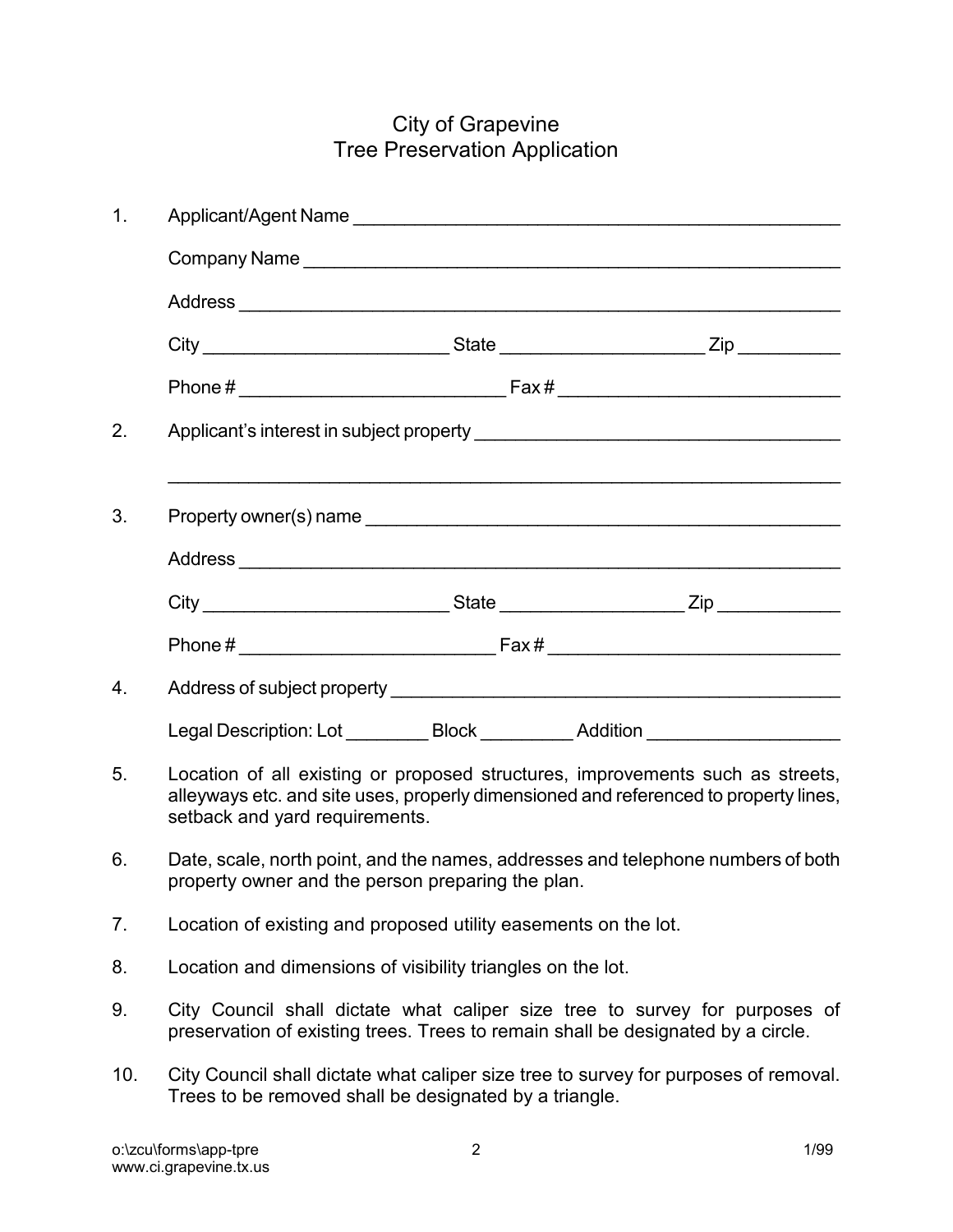- 11. Tree information required above shall be summarized in legend form on the plan and shall include the reason for the proposed removal. This same summary shall also be submitted on an 8.5" x 11" sheet of paper.
- 12. Tree Replacement Plan: The plan shall exhibit the location of proposed trees to be replaced and include a legend indicating the species, caliper size and height of proposed tree replacement. Replacement trees shall be designated by a square. The legend shall also be submitted on an 8.5" x 11" sheet of paper.
	- (a) No replacement tree may be planted within a visibility triangle, a water course, or an existing or proposed street or alley.
	- (b) A replacement tree must have a minimum caliper of at least three (3) inches when measured at six (6) inches above ground level.
	- (c) A replacement tree that dies within two years of the date it was planted must be replaced by another replacement tree that complies with the Tree Preservation Permit.
- 13. Tree Protection Plan: The plan shall describe how existing healthy trees proposed to be retained will be protected from damage during construction.

## *THE DEVELOPMENT SERVICES STAFF WILL DETERMINE THE AGENDA FOR EACH OF THE PUBLIC HEARING DATES. BASED ON THE SIZE OF THE AGENDA, YOU APPLICATION MAY BE RESCHEDULED TO A LATER DATE.*

14. SIGNATURE TO AUTHORIZE A TREE PRESERVATION PERMIT REQUEST.

Applicant (print): \_\_\_\_\_\_\_\_\_\_\_\_\_\_\_\_\_\_\_\_\_\_\_\_\_\_\_\_\_\_\_\_\_\_\_\_\_\_\_\_\_\_\_\_\_\_\_\_\_\_\_\_\_\_\_\_\_\_

Applicant signature: \_\_\_\_\_\_\_\_\_\_\_\_\_\_\_\_\_\_\_\_\_\_\_\_\_\_\_\_\_\_\_\_\_\_\_\_\_\_\_\_\_\_\_\_\_\_\_\_\_\_\_\_\_\_\_

Owner (print):  $\blacksquare$ 

Owner signature: \_\_\_\_\_\_\_\_\_\_\_\_\_\_\_\_\_\_\_\_\_\_\_\_\_\_\_\_\_\_\_\_\_\_\_\_\_\_\_\_\_\_\_\_\_\_\_\_\_\_\_\_\_\_\_\_\_\_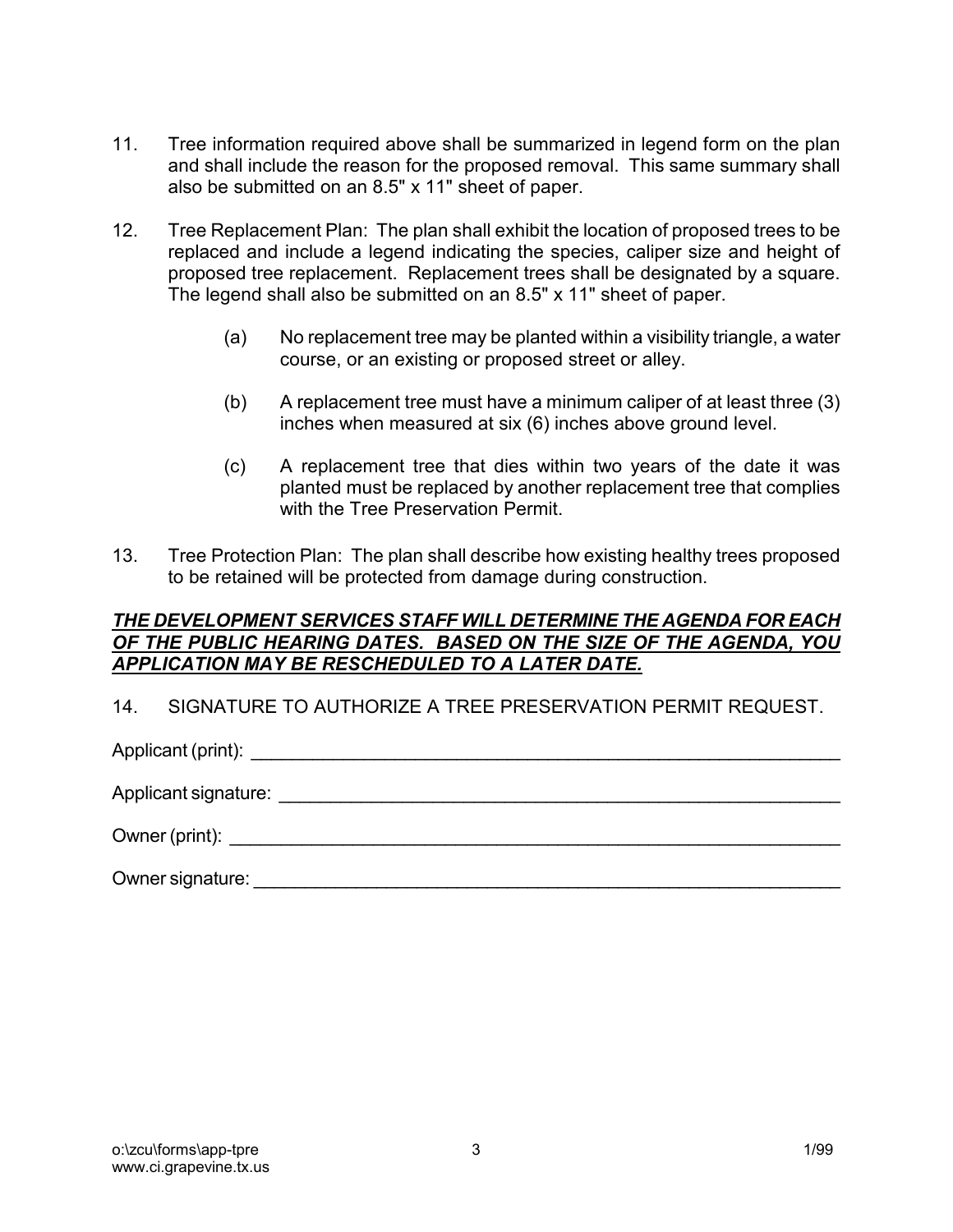| The State of |  |  |  |
|--------------|--|--|--|
|              |  |  |  |

County of \_\_\_\_\_\_\_\_\_\_\_\_\_\_\_\_\_\_\_\_\_

Before me \_\_\_\_\_\_\_\_\_\_\_\_\_\_\_\_\_\_\_\_\_\_\_\_\_\_\_\_\_\_\_\_\_\_\_ on this day personally appeared known to me (or proved to me on the oath of or through

(description of identity card or other document) to be the person whose name is subscribed to the foregoing instrument and acknowledged to me that he executed the same for the purposes and consideration therein expressed.

| Given under my hand and seal of office this | day of |
|---------------------------------------------|--------|
| A.D                                         |        |

SEAL \_\_\_\_\_\_\_\_\_\_\_\_\_\_\_\_\_\_\_\_\_\_\_\_\_\_\_\_\_\_\_

Notary Signature

| The State of |  |
|--------------|--|
|              |  |

| County of |
|-----------|
|-----------|

Before me \_\_\_\_\_\_\_\_\_\_\_\_\_\_\_\_\_\_\_\_\_\_\_\_\_\_\_\_\_\_\_\_\_\_\_ on this day personally appeared known to me (or proved to me on the oath of \_\_\_\_\_\_\_\_\_\_\_\_\_\_\_\_\_\_\_\_\_\_\_\_\_\_\_\_\_\_\_\_\_\_ or through \_\_\_\_\_\_\_\_\_\_\_\_\_\_\_\_\_\_\_\_\_\_\_\_\_\_

(description of identity card or other document) to be the person whose name is subscribed to the foregoing instrument and acknowledged to me that he executed the same for the purposes and consideration therein expressed.

|     | Given under my hand and seal of office this | day of |  |
|-----|---------------------------------------------|--------|--|
| A.D |                                             |        |  |

SEAL \_\_\_\_\_\_\_\_\_\_\_\_\_\_\_\_\_\_\_\_\_\_\_\_\_\_\_\_\_\_\_

Notary Signature